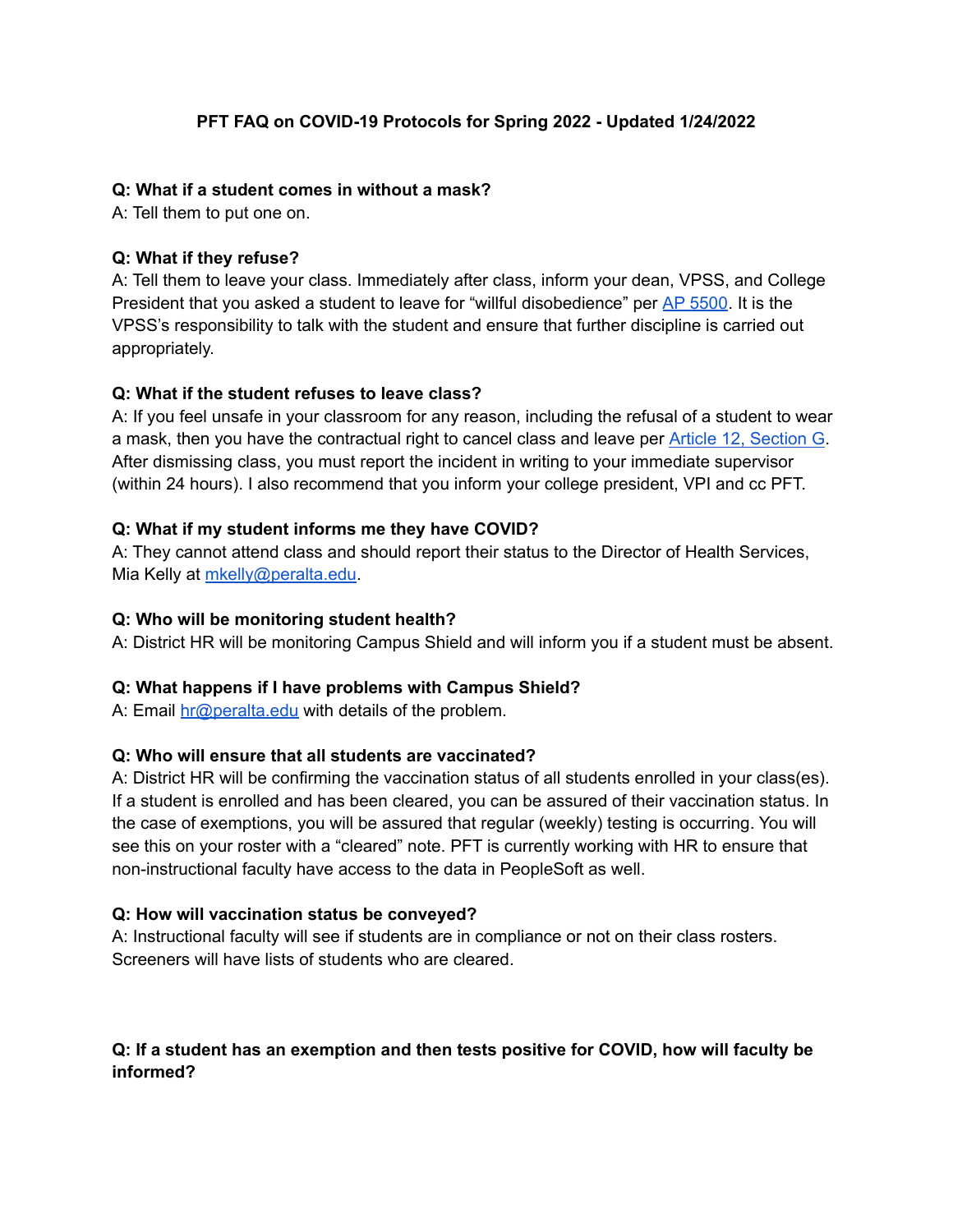A: Faculty will be informed of any positive test and will not be responsible for monitoring students after the initial enrollment. A positive test result will also be indicated on the class roster.

# **Q: Can I ask for verification of COVID if a student is absent?**

A: You cannot ask for the diagnosis that led to an absence but you can ask for a doctor's note to verify a medical justification.

# **Q: What if I am concerned about air flow and/or ventilation?**

A: If you are sure that there is a safety issue then you can cancel class per **Article 12**, [Section](https://pft1603.org/wp-content/uploads/2018/09/180912-Revised-CONTRACT-2016-2019-PDF.pdf) [G.](https://pft1603.org/wp-content/uploads/2018/09/180912-Revised-CONTRACT-2016-2019-PDF.pdf) After dismissing class, you must report the unsafe conditions in writing to your immediate supervisor (within 24 hours). Please also inform your PFT representative.

# **Q: Where can I find information about the airflow in my classroom/office?**

A: All testing results will be available as a PDF on the Safe Peralta [website.](https://safe.peralta.edu)

# **Q: What about air purifiers for my office/classroom?**

A: These are not contractually mandated. Please request air purifiers from your supervisor who has the authority to provide them.

# **Q: What about K95 masks for faculty who want them?**

A: All in-person faculty will be provided KN95 masks upon request. One mask per week will be provided to each faculty member.

## **Q: Can I get reimbursed for PPE that I purchased myself?**

A: The District has purchased and will provide all PPE. If you wish to purchase additional equipment, the cost will be yours.

# **Q: Can we prioritize scheduling in classrooms with ventilation?**

A: The Administration has assured us that all spaces where faculty will work in-person will be tested to ensure adequate ventilation.

## **Q: What about dual enrollment classes?**

A: Students in dual enrollment classes are enrolled in Peralta classes and instructors are Peralta employees. As such, all policies and procedures that apply at the four colleges also apply to dual enrollment sections.

# **Q: What are the standards that the District must maintain and that the union can enforce?**

A: CalOSHA has standards that the District is required to uphold. These standards can be found online [here](https://www.dir.ca.gov/dosh/coronavirus/ETS.html).

## **Q: What about cleaning?**

A: CalOSHA standards indicate that cleaning and disinfecting procedures will be implemented and protocols will be shared with employees.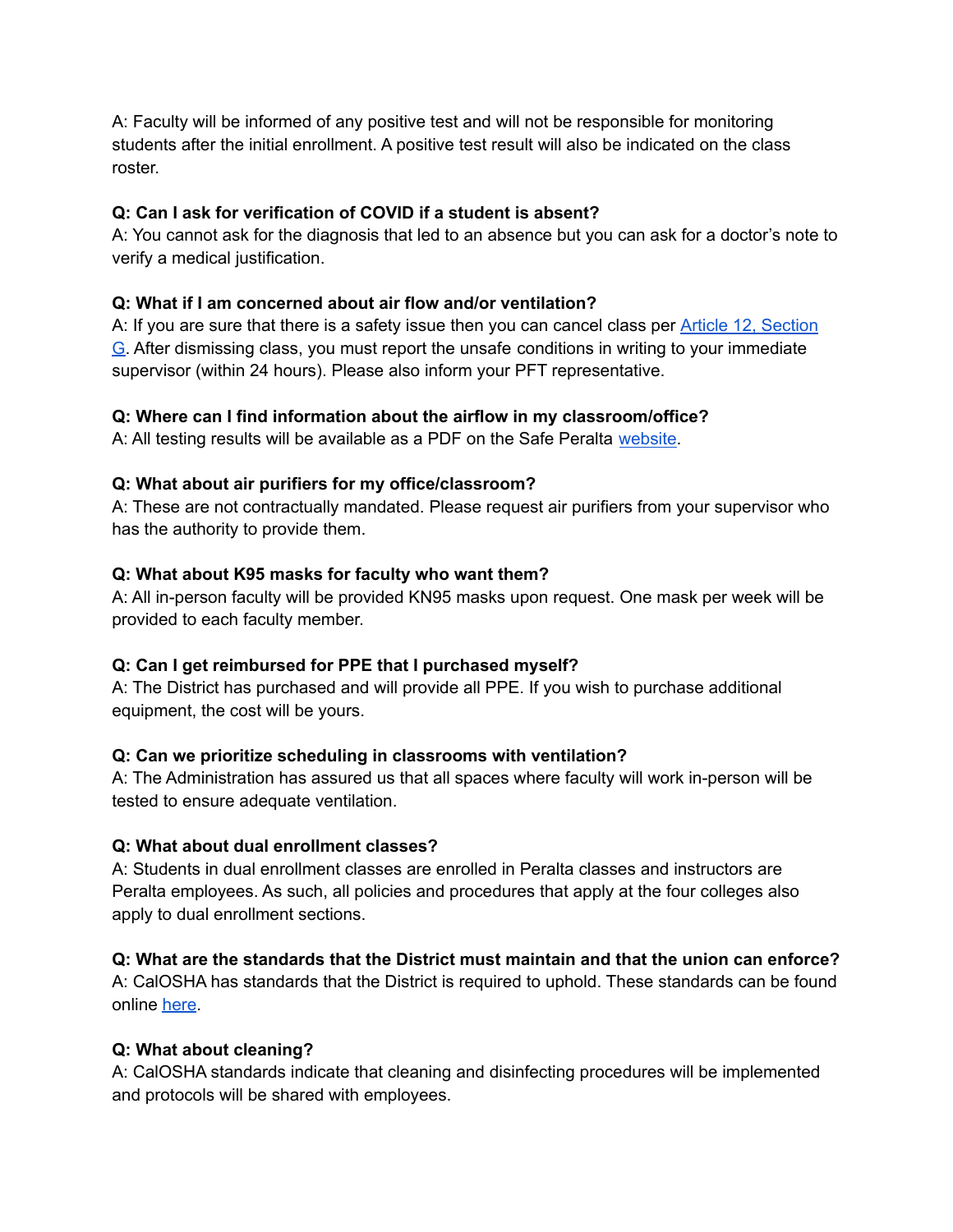# **Q: What if there's a COVID-19 "outbreak " in my class?**

A: We are currently negotiating this with the District. PFT is recommending that an "outbreak" will be 3 or more confirmed cases within one week. Instructors will convert face-to-face courses online for at least two weeks and will have the option of returning after that period.

# **Q: Oakland Unified has a Covid [Dashboard](https://dashboards.ousd.org/views/COVIDCaseDashboard/Summary?:embed=y). Will Peralta have something similar?**

A: The District has indicated that it does not have the resources to put something like this together prior to the Spring 2022 term.

# **Q: What about social distancing requirements?**

A: Social distancing is no longer required for vaccinated, masked individuals.

# **Q. How will religious/medical exemptions work for faculty? Who will be in charge of adjudicating issues with faculty regarding religious/medical exemptions?**

A: All exemption requests (student/staff/faculty) are sent to  $HR@peralta.edu$  and go to Immaculate Adasida and Ron McKinley. The District legal team reviews requests to determine eligibility. Exemptions are rare and fully documented and reviewed. These requests are extra-contractual and not mediated by PFT.

# **Q: What happens if a faculty member refuses to be vaccinated and does not get an exemption?**

A: The faculty will be disciplined and could be terminated. Details have not yet been negotiated.

# **Q: What about COVID sick leave?**

A: PCCD is making available 56 hours of supplemental sick leave for employees who are working on campus. Employees are eligible if they were advised by a health care provider to quarantine, experience COVID symptoms and seek medical diagnosis, or care for an individual who was quarantined due to COVID. You need to fill out a special form for this supplemental leave; it's available from the District [here](https://fs.hubspotusercontent00.net/hubfs/6398505/2022_Families-First-Document-COVID-19-sick-leave-reporting.pdf).

## **Q: What is the infrastructure that will be present when faculty return?**

A: Campus administration will be on-campus unless they have an accommodation to remain remote.

# **Q: If a faculty member doesn't want to return to campus, can they request to remain remote?**

A: Faculty can request whatever schedule they want from their dean. The dean, however, retains the right of assignment and can force anyone to return unless they have a reasonable accommodation that mandates a remote assignment.

## **Q: What type of leave is available to faculty who are concerned about COVID exposure?**